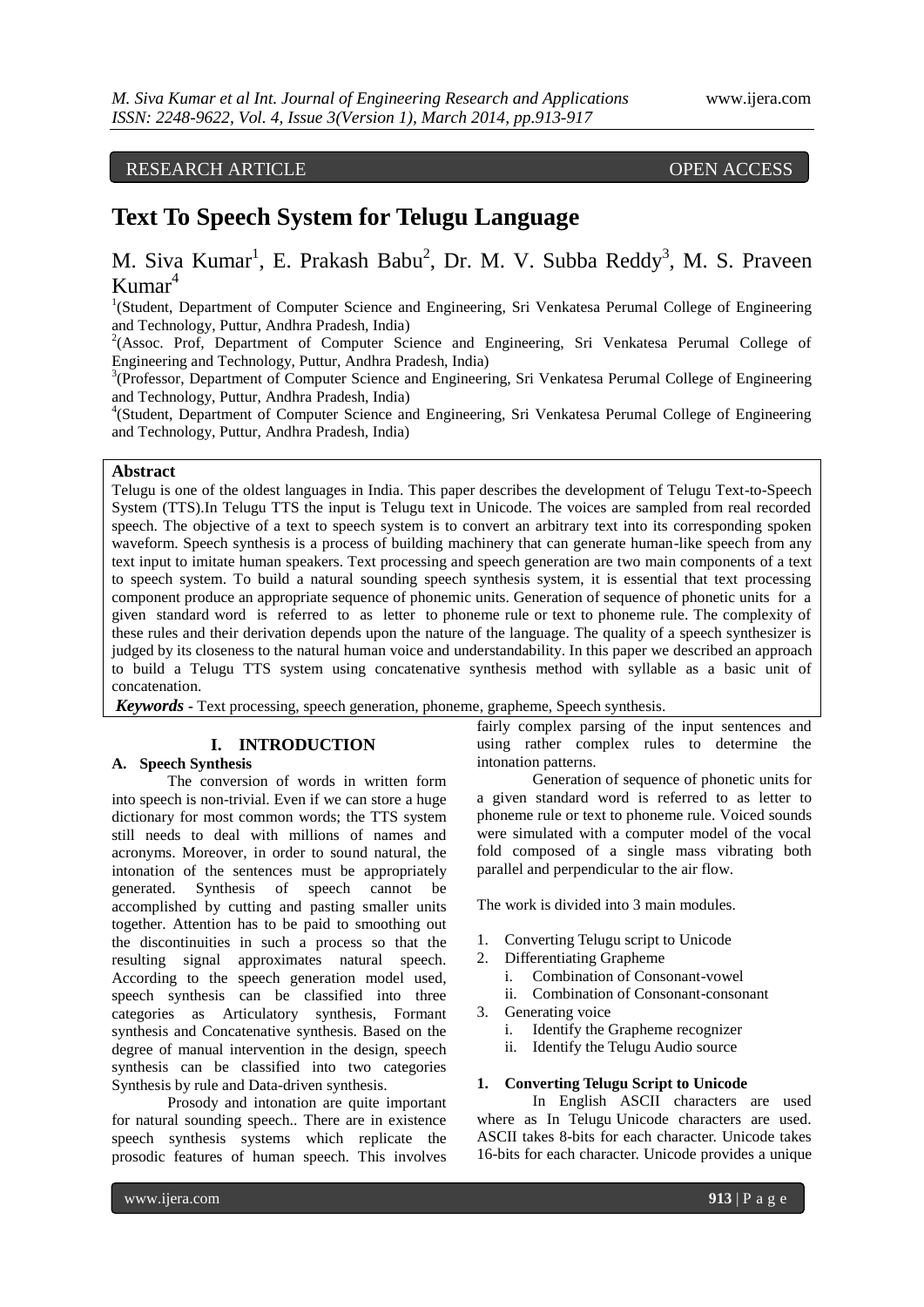number for every character, no matter what the platform, no matter what the program, no matter what the language.



#### **2. Differentiating Grapheme**

In natural speech, durations of phonetic segments are strongly dependent on contextual factors. For synthetic speech to sound natural, the module for computing segmental duration must mimic these contextual effects as closely as possible.

#### **Grapheme:**

Graphemes are "functional spelling units" encompassing one or more letters of the text input, a grapheme in the text input corresponds to a single phoneme.

#### **Phoneme:**

Phones characterize any sound that can be produced by a human vocal tract, if a phone is part of a specific language; it becomes a phoneme of the language. Phonemes are the elementary sounds of a language.

In this paper we are going to differentiate A character in Indian language scripts is close to syllable and can be typically of the following form:

#### **Different Combinations:**

V-Vowel C- Consonant C+V-Consonant+Vowel C+C-Consonant+Consonant

C+C+V-Consonant+Consonant+Vowel C+C+C--Consonant+Consonant+Consonant

#### **Example:**



**Fig.2. Differentiating grapheme**

#### **3.Generating Voice**

The function of Text-To-Speech (TTS) system is to convert the given text to a spoken waveform. This conversion involves text processing and speech generation processes. These processes have connections to linguistic theory, models of speech production, and acoustic-phonetic speech production, and<br>characterization of langua language. Text processing including end-of-sentence detection, text normalization. Word pronunciation, including the pronunciation of names and the disambiguation of homographs.

In this approach, the pre-recorded speech segments which are to be used in the synthesizer are stored exactly as how it is recorded. Additional information of the speech waveform is attached to the sound to provide proper annotation of the speech waveform.

To synthesize a particular language, required units (diphones) from the database which doesn't contain any language specific information and these selected units were then typically altered by signal processing functions to meet the language specific target specification generated by different modules in the synthesizer. To build a voice/speech for a language text, the steps involved are as follows



#### **B. Existing system**

Many of the improvements in speech synthesis over the past years have come from creative use of the technologies developed for speech recognition. We can build systems that interact through speech, which the system can listen to what was said, compute or do something, and then speak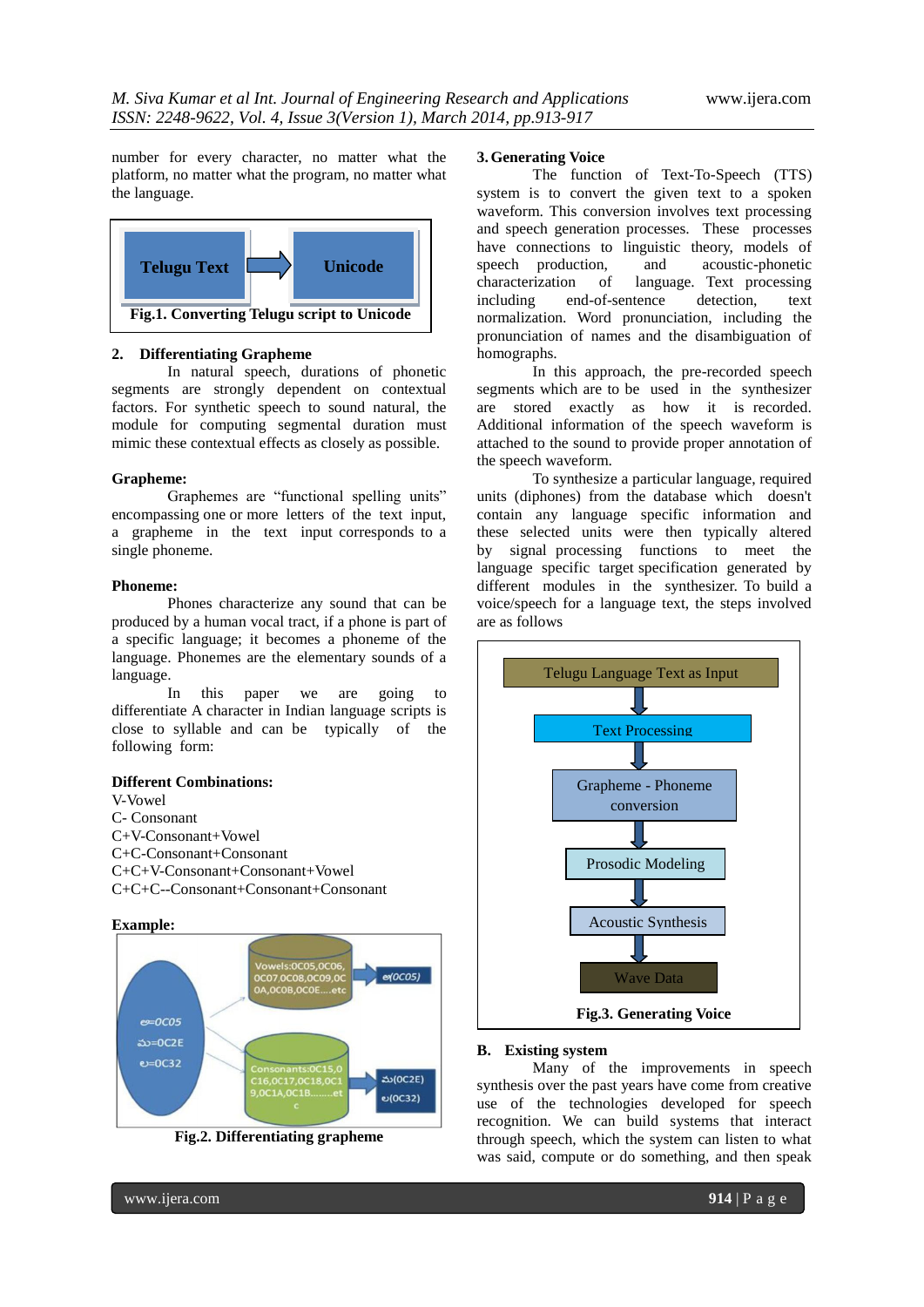back, using spoken language generation. Festivox is speech synthesis system developed by speech group at CMU; it provides a general framework for building speech synthesis systems. It offers full text to speech through a number API's from shell level, though a scheme command interpreter, as a C++ library, from Java, and an Emacs interface. The Festvox project: automating the processes involved in building synthetic voices for new languages. Creating festival TTS for other languages, especially Indian languages is very similar and will mostly require language specific changes to be made to the code in these modules. Festival uses diphone as basic unit.

Speech synthesis is the artificial production of human speech. A computer system used for this purpose is called a speech synthesizer, and can be implemented in software or hardware products. A text-to-speech (TTS) system converts normal language text into speech; other systems render symbolic linguistic representations like phonetic transcriptions into speech. The overview of the problems that occur during text-to-speech (TTS) conversion and describe the particular solutions to these problems taken within the AT&T Bell Laboratories TTS system.

#### **II. TELUGU LANGUAGE**

The scripts of Indian languages have originated from the ancient Brahmi script. The basic units of writing system are characters which are orthographic representation of speech sounds. A character in Indian language scripts is close to syllable and can be typically of the following form: C, V, CV, CCV and CVC, where C is a consonant and V is a vowel. There are about 35 consonants and about 18 vowels in Indian languages. An important feature of Indian language scripts is their phonetic nature. There is more or less one to one correspondence between what is written and what is spoken. The rules required to map the letters to sounds of Indian languages are almost straight forward. All Indian language scripts have common phonetic base.

#### **Syllabification Rules**

There is almost one to one correspondence between what is written and what is spoken in Indian Languages. Each character in Indian language script has a correspondence to a sound of that language. In Indian languages, a consonant character is inherently bound with the vowel sound /a/, and is almost always pronounced with this vowel. This occurs at both word final and word middle positions. A few heuristic rules to detect IVS of a consonant character are noted below. While letter to phone rules are almost straightforward in Indian languages, the syllabification rules are not trivial. There is need to

come up with some rules to break the word into syllables. We have derived certain simplistic rules for syllabification i.e. rules for grouping clusters of C\*VC\* based on heuristic analysis of several words in Telugu language.

#### **III. SYSTEM ARCHITECTURE**

The main purpose of the system is to convert an arbitrary text into its corresponding spoken waveform. Text processing and speech generation are two main components of a text to speech system. To build a natural sounding speech synthesis system, it is essential that text processing component produce an appropriate sequence of phonemic units. Generation of sequence of phonetic units for a given standard word is referred to as letter to phoneme rule or text to phoneme rule. The complexity of these rules and their derivation depends upon the nature of the language. In Telugu TTS the input is Telugu text in Unicode.

Text syllabification will segment the normalized text to syllable unit according to Telugu language rules. Phone set Definition module defines the complete set of phones used in Telugu speech. It also includes feature definitions of these phones. Lexical Analysis module is used to arrive at the phones that make up the pronunciation of a particular word. Since Telugu is phonetic in nature, we do not require a dictionary for lexical analysis. Instead, this module defines letter-to-sound rules (LTS) which are used to arrive at the speech phones based on the spelling of the word

The input text is converted into readable text and the syllabification module will generate the sequence of syllables that should be extracted from the speech corpus to be concatenated and play the sound files.

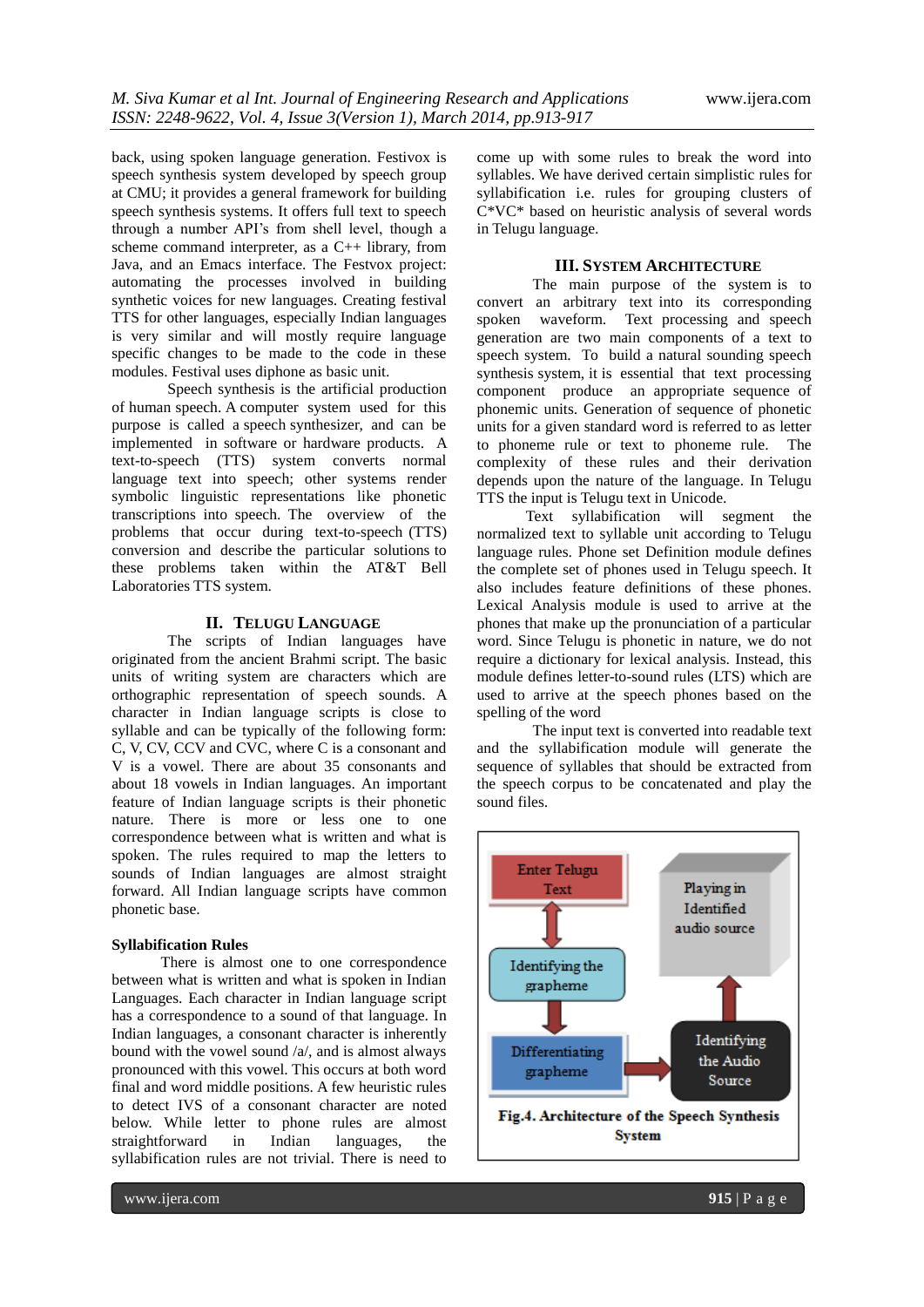#### **IV. RESULTS**

A Telugu TTS system using syllables as basic unit of concatenation is presented. The quality of the synthesized speech is reasonably natural. The proposed approach minimizes the co articulation effects and prosodic mismatch between two adjacent units. Selection of a unit is based on the presiding and succeeding context of the syllables and the position of the syllable. The system implements a matching function which assigns weight to the syllable based on its nature and the syllable with maximum weight is selected as output speech units. We have observed the efficiency of this approach for Telugu language and found that the performance of this approach is better.



**Fig.5. Playing the generated voice**

The results showed that there is a strong correlation between the values of the source parameter in the vowel midpoint and the vowel duration. The same parameters tend to decrease on vowel onsets and to increase on vowels offsets. This seems to indicate a prosodic nature of these parameters requiring special treatment in concatenative-based TTS systems that use source modification techniques, such as pitch synchronous overlap add and multipulse.

#### **V. CONCLUSION**

Speech synthesis techniques , it is much easier to build a voice in a language with fewer sentences and a smaller Speech]. The proposed approach minimizes the co articulation effects and prosodic mismatch between two adjacent units. Selection of a unit is based on the presiding and succeeding context of the syllables and the position of the syllable. The system implements a matching function which assigns weight to the syllable based on its nature and the syllable with maximum weight is selected as output speech units. We have observed the efficiency of this approach for Telugu

language and found that the performance of this approach is better.

Telugu TTS system using syllables as basic unit of concatenation is presented. The quality of the synthesized speech is reasonably natural. The proposed approach minimizes the co articulation effects and prosodic mismatch between two adjacent units. Selection of a unit is based on the presiding and succeeding context of the syllables and the position of the syllable. The system implements a matching function which assigns weight to the syllable based on its nature and the syllable with maximum weight is selected as output speech units. We have observed the efficiency of this approach for Telugu language and found that the performance of this approach is better.

#### **VI. FUTURE ENHANCEMENTS**

The generated speech shows distortion at the concatenation point of two syllables. If this distortion is significant then it would loose the naturalness. This distortion can be minimized by adding smoothing module which would modify the speech parameters like pitch formants and intensity at the concatenation point. More attention needs to be paid to the frequency and amplitude range as well as the duration of each pre-recorded segments to produce high quality speech.

A number of other ongoing projects are aimed at developing a POS tag set, POStagger and a tagged corpus for Sinhala. Further work will focus on expanding the pronunciation lexicon. At present, the G2P rules are incapable of providing accurate pronunciation for most compound words. Thus, we are planning to construct a lexicon consisting of compound words along with common high frequency words found in our Sinhala text corpus, which are currently incorrectly phonetized.

#### **REFERENCES**

- [1] Lakshmi A, Hema A Murthy. A Syllable Based Continuous Speech Recognizer for<br>Tamil In Proc of the 2nd Int In Proc. of the  $2nd$ Workshop on East-Asian Language Resources and Evaluation,2009.
- [2] Sreekanth Majji, Ramakrisshnan A.G "Festival Based maiden TTS system for Tamil Language", 3rd Language & Technology Conference: Human Language Technologies as a Challenge for Computer Science and Linguistics October 5-7, 2007, PoznaĔ, Poland.
- [3] ZenH.,NoseT.,YamagishiJ.,SakoS.,Masuko T.,Black A.W., andTokudaK.,"The hmmbased speech synthesis system version2.0," in Proc.ofISCASSW6, Bonn, Germany,2007.